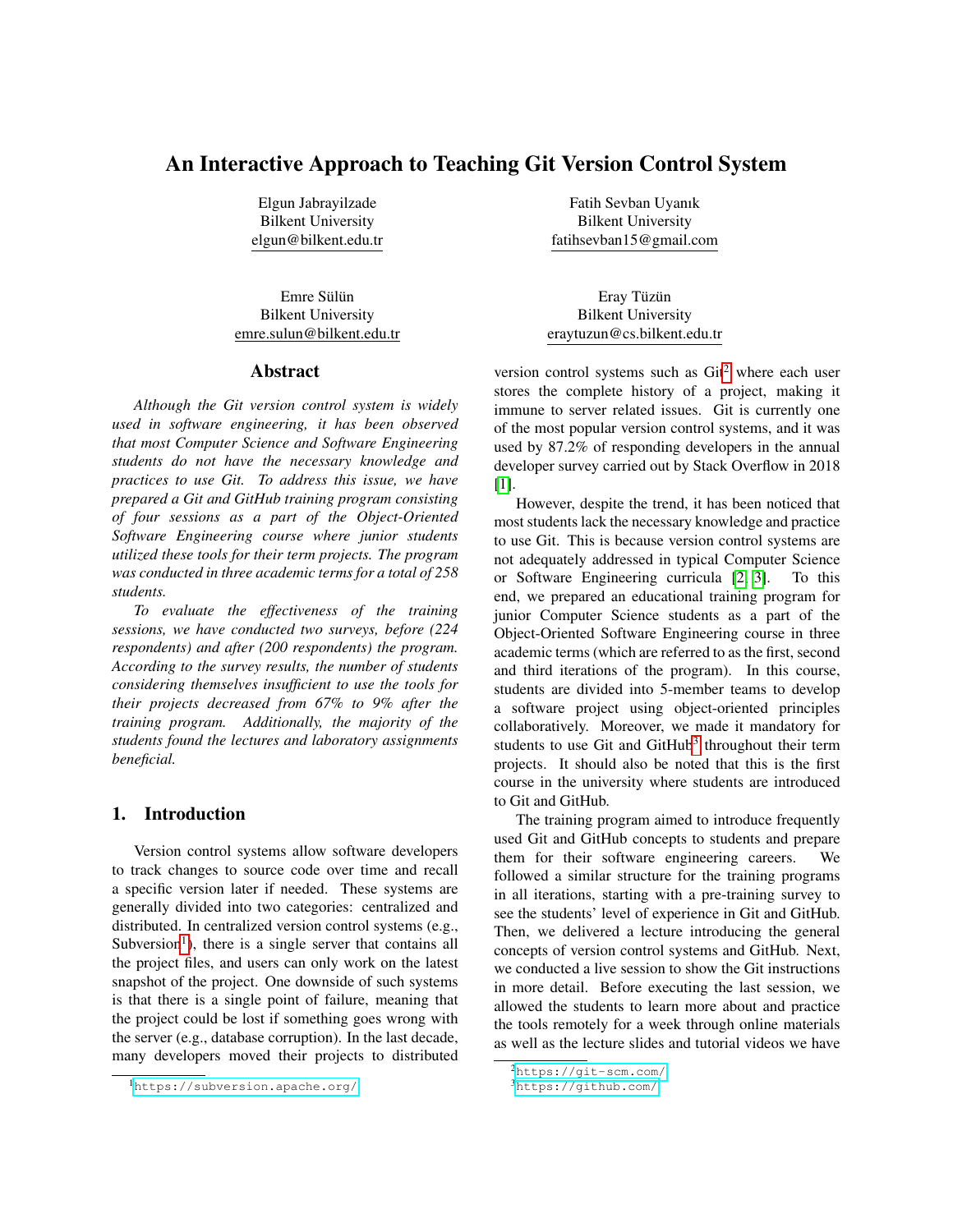<span id="page-1-1"></span>

|                                       | <b>Traditional</b><br>training | Reid et al.<br>[4] | Isomöttönen<br>et al. $[5]$ | <b>Bonakdarian</b><br>et al. $[6]$ | <b>Beckman</b><br>et al. $[7]$ | Online<br>tutorials | Our<br>program |
|---------------------------------------|--------------------------------|--------------------|-----------------------------|------------------------------------|--------------------------------|---------------------|----------------|
| Introducing the concepts              | Yes                            | Yes                | Yes                         | Yes                                | Yes                            | Yes                 | Yes            |
| Live code examples                    | No                             | No                 | No                          | No                                 | No                             | Yes                 | Yes            |
| <b>Hands-on exercises</b>             | No                             | Yes                | Yes                         | Yes                                | Yes                            | Yes                 | Yes            |
| Interactive lab                       | No                             | No                 | Yes                         | No                                 | No                             | No                  | Yes            |
| <b>Online delivery</b>                | Yes                            | No                 | No                          | No                                 | No                             | Yes                 | Yes            |
| <b>Survey about the effectiveness</b> | N/A                            | No                 | Yes                         | <b>Yes</b>                         | No                             | N/A                 | Yes            |
| Large survey sample $(>100)$          | N/A                            | No                 | No                          | No                                 | No                             | N/A                 | Yes            |

Table 1: Comparison of our program and other teaching methodologies.

prepared. Afterward, as the last session of the program, the students were given a graded (5% of the total course grade) laboratory assignment, where they had to execute a specific scenario using Git/GitHub operations. At the end of the program, we conducted a post-training survey to assess the efficacy of the training sessions.

The rest of the paper is organized as follows. Section 2 reviews the literature regarding the use of Git and GitHub in education and the teaching of these tools. Section 3 describes the training process in detail, while Section 4 presents the results and observations. Section 5 and 6 discuss the potential threats to the validity of the study and lessons learned, respectively. Finally, Section 7 concludes the study.

### 2. Related work

## 2.1. VCS as a course management platform

There are various studies in the literature that report experiences of using version control systems for managing course materials and assignment submissions. Before the release of Git, instructors mostly employed Subversion and Concurrent Versions System (CVS)<sup>[4](#page-1-0)</sup> version control systems. Linder et al. [\[8\]](#page-9-0) had students use CVS for the weekly assignments and term project of the software design course. Reid and Wilson [\[4\]](#page-8-3) used CVS as a platform for managing the course where assignments were shared through CVS, and students were expected to submit their solutions by committing to the respective CVS repository. Furthermore, teaching assistants graded students' submissions through CVS. Liu et al. [\[9\]](#page-9-1) used CVS to monitor and analyze each project repository of students. The analysis aimed at understanding how students collaborate and determine if there is a relationship between their grades and collaboration patterns. Clifton et al. [\[10\]](#page-9-2) used Subversion as a course management tool to enhance the teaching activities by allowing the instructors and teaching assistants to collaborate remotely in two CS1

courses.

More recent studies employed Git as a platform to disseminate course materials and facilitate assignment submissions [\[5,](#page-8-4) [7,](#page-8-6) [11–](#page-9-3)[15\]](#page-9-4). Two studies integrated Git into non-CS degrees. Beckman et al. [\[7\]](#page-8-6) employed the tool in four statistics courses, one of them being a graduate-level course, whereas Lawrance et al. [\[15\]](#page-9-4) utilized it in a CS1 course for mechanical and electrical engineering majors.

Two studies conducted a survey for measuring the effectiveness of the platform. Conner et al. [\[12\]](#page-9-5) carried out a single-question survey for 107 students where 57% of them agreed that the weekly submissions helped their understanding of Git. Harannen and Lehtinen [\[13\]](#page-9-6) also surveyed students at the end of the course to determine their previous experience, perceptions towards using Git, and their general feedback about the course procedures. The majority of students who answered the survey (141 students) agreed that using Git as a course management tool was effective.

#### 2.2. Teaching VCS

There are several experience reports about teaching version control systems. Alongside using VCS as a course management platform, in three studies, instructors also taught the tool to students. Reid et al. [\[4\]](#page-8-3) conducted a one-hour lecture and one-hour tutorial sessions for teaching the basics of CVS. Similarly, Isomöttönen and Cochez [\[5\]](#page-8-4) demonstrated Git concepts, after which students practiced the tool in a single session. Beckman et al. [\[7\]](#page-8-6) prepared a 15-minute tutorial and 30-minute practice sessions for teaching Git to students.

Unlike the previous studies, Bonakdarian [\[6\]](#page-8-5) adopted a four-stage tutorial for teaching Git and GitHub as a part of the "Introduction to Unix" course. The stages were composed of a tutorial on the command line interface followed by GitHub and two Git tutorials. Students (17 in total) were surveyed before and after the tutorials answering two questions: (1) *How confident are you using Git/GitHub?* and (2) *Do you think*

<span id="page-1-0"></span><sup>4</sup>[https://www.gnu.org/software/trans-coord/](https://www.gnu.org/software/trans-coord/manual/cvs/cvs.html) [manual/cvs/cvs.html](https://www.gnu.org/software/trans-coord/manual/cvs/cvs.html)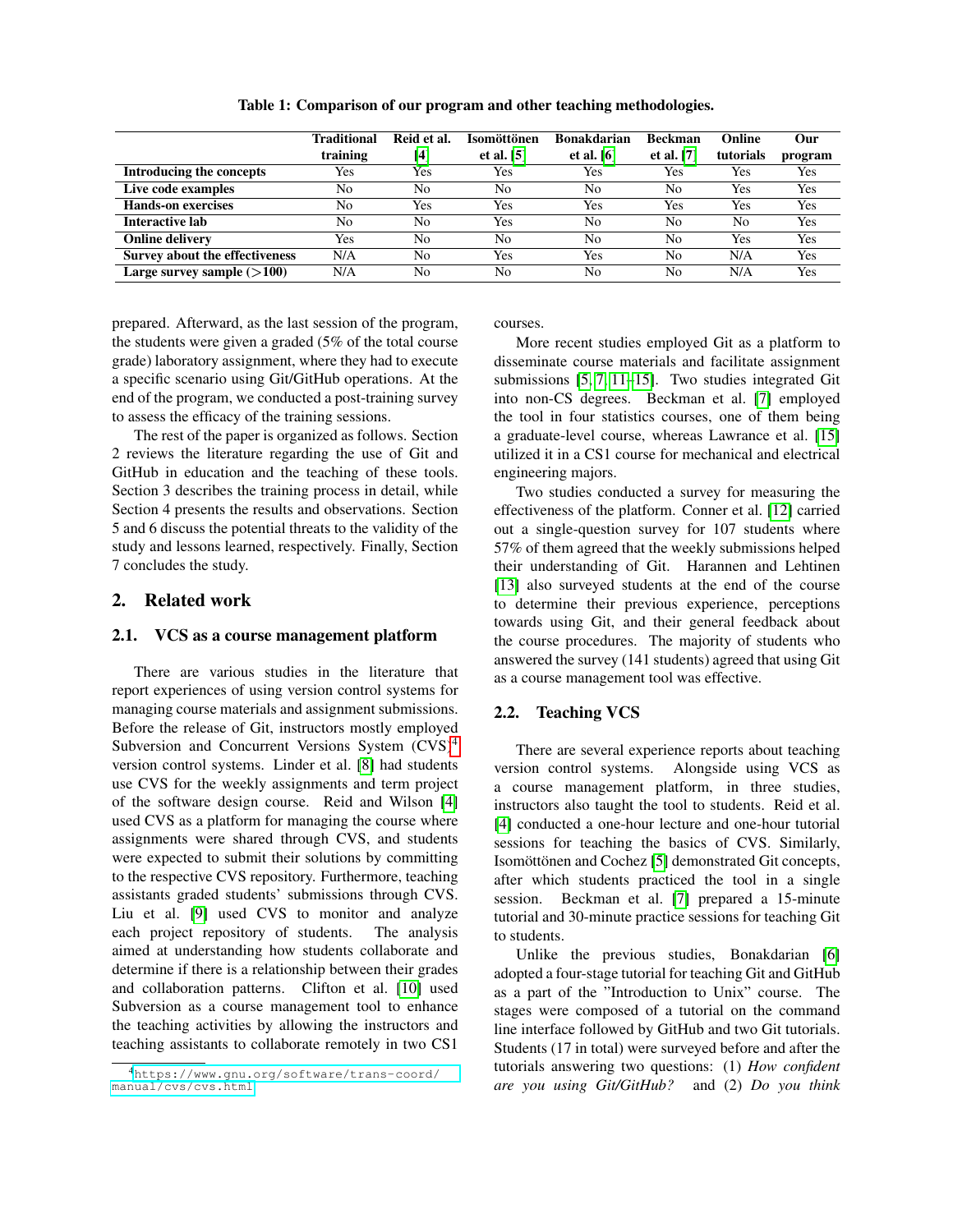*knowing the basics of Git/GitHub will be helpful for your future work (in school/career)?*. The majority of students felt confident about their skills in Git/GitHub after the tutorial sessions.

There are also various kinds of tutorials or courses online for people to benefit from. These include but not limited to, YouTube videos<sup>[5](#page-2-0)</sup>, online courses<sup>[6](#page-2-1)</sup> and games for learning Git<sup>[7](#page-2-2)</sup>. However, such online tutorials lack interactivity and teaching assistants where students can get feedback whenever they are stuck.

Table [1](#page-1-1) compares current teaching methodologies and prior approaches with our method in teaching VCSs. The traditional training includes teaching via presentation slides for introducing the VCS concepts. Our work differs from the aforementioned studies and online tutorials in several ways. First, we carried out the laboratory session in an interactive manner where teaching assistants helped the students throughout the session. Second, the tutorial sessions were carried out on-campus in iteration 1 and online through Zoom<sup>[8](#page-2-3)</sup> for iteration  $2 \& 3$ , indicating that the program is suitable for both environments. Moreover, we prepared an extensive survey to assess the effectiveness of the program in detail, where we got responses from 200 students (78% response rate).

### 3. Program setup

The process we followed to execute the training program is shown in Figure [1.](#page-3-0) We followed the same program structure in all iterations. It consists of four main sessions (lecture, live session, offline learning, and laboratory assignment) and additional pre and post-training surveys. The lecture slides used for teaching and the laboratory assignments are available online<sup>[9](#page-2-4)</sup>. In the following subsections, we state the learning objectives of the tutorials and elaborate on the parts of the program.

#### 3.1. Learning objectives

Participants of the program were junior students majoring in Computer Science. Thus, considering their potential future careers, we have defined the following three learning objectives for the Git and GitHub training program:

• Understand the benefits of using version control systems.

- Grasp the main concepts of Git workflow.
- Develop the required skills to use Git and GitHub for future projects.

### 3.2. Pre-training survey

Before starting the training program, we conducted a preliminary survey to determine the knowledge and experience level of students in Git and GitHub. The survey included the following five questions:

- 1. Have you ever used Git? (Yes/No)
- 2. If you have used Git, have you used GUI apps for Git? (Yes/No)
- 3. If you have used Git/GitHub, which operations and concepts have you performed? (Multiple selections from {commit, clone, fork, push, pull, branch, fetch, merge, checkout})
- 4. In how many projects did you use GitHub? (0, 1-5, 6-10, 10+)
- 5. Do you see yourself sufficient to use Git and GitHub during your term project? (Yes/No)

#### 3.3. Lectures and live coding session

The training program started with a two-hour lecture on Git and GitHub. The lecture was conducted in person for the first iteration and online for the second and third iterations due to the pandemic. Initially, we showed what version control systems are and why they are essential for software development projects. Then, we explained the basic Git operations such as *init, add, commit, push, pull, clone* as well as some advanced ones such as *rebase, squash, amend,* etc. There are various Git GUI applications that allow performing the operations much easier and provide a better visual representation of the commit history. Thus, we also demonstrated how to apply Git operations using Sourcetree $10$  in the first iteration. However, because such GUI applications have limited operating system support and they may prevent students from learning Git in detail, we decided to utilize a command-line interface most of the time in iteration 2 & 3. Furthermore, we went over an example project on GitHub explaining *issues, pull requests,* and other useful collaboration features. We made the lectures interactive by asking questions to students and running polls. Directly after the lectures, we conducted a live coding session for an hour, showing how to install and setup the Git as well as apply the operations on a sample project.

<span id="page-2-1"></span><span id="page-2-0"></span><sup>5</sup><https://www.youtube.com/watch?v=RGOj5yH7evk> <sup>6</sup>[https://www.udemy.com/course/](https://www.udemy.com/course/git-and-github-bootcamp/)

[git-and-github-bootcamp/](https://www.udemy.com/course/git-and-github-bootcamp/)

<span id="page-2-2"></span><sup>7</sup><https://ohmygit.org/> <sup>8</sup><https://zoom.us/>

<span id="page-2-4"></span><span id="page-2-3"></span><sup>9</sup><https://figshare.com/s/3426342d57238aeaad57>

<span id="page-2-5"></span><sup>10</sup><https://www.sourcetreeapp.com/>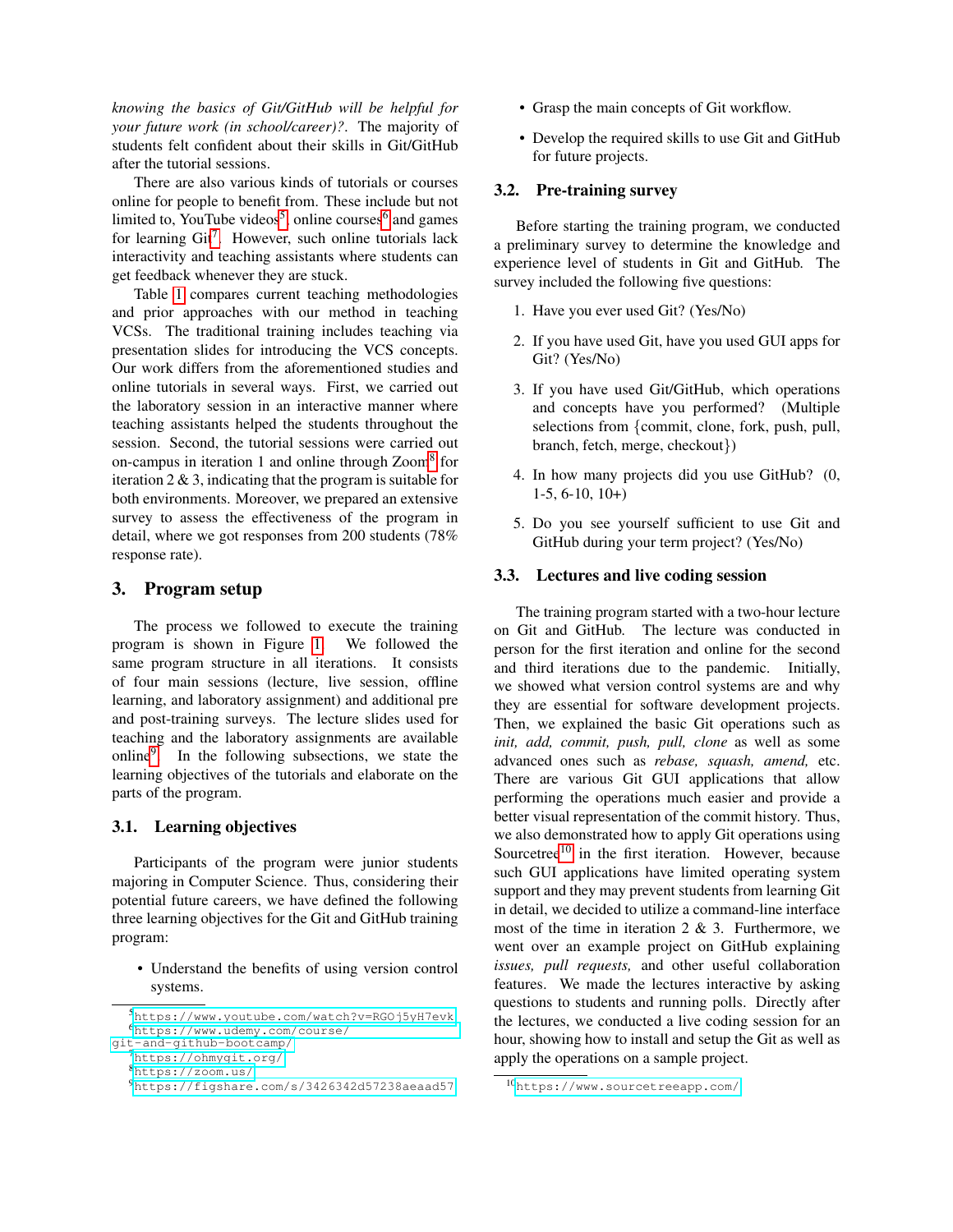<span id="page-3-0"></span>

Figure 1: Activity diagram of the training program.

### 3.4. Remote learning

In addition to the live lectures, the same concepts were also taught on YouTube. That way, the students had the opportunity to revise the concepts in-depth in order to get ready for the graded laboratory session, which was conducted a week after the lectures. The video lectures for the Git and GitHub tutorials can be accessed online<sup>[11](#page-3-1)</sup>.

#### 3.5. Laboratory assignment

In the laboratory assignment, the students were asked to implement a mini-project using Git. Students had the opportunity to practice various Git concepts that were taught in the tutorials. The prepared assignments for the iterations of the training program were different in terms of scenario but were similar in structure. A history graph of the assignment from the second iteration is shown in Figure [2.](#page-3-2) It can be seen that the students performed operations such as *commit*, *branch*, *merge*, *fetch*, etc. An example scenario of a commit operation is shown in Figure [3.](#page-3-3) The laboratory session was conducted virtually through Zoom in all iterations. Throughout the laboratory session, the teaching assistants were available to help the students with their assignments. The students having problems with their assignments joined the teaching assistants' Zoom meeting rooms and waited in the waiting rooms. The teaching assistants accepted the waiting students to the meeting room one by one and tried to resolve their problems. The students were also able to share their screens during the meeting sessions, enabling the teaching assistants to tackle the issues much more easily.

#### 3.6. Assessment of the laboratory assignment

The assignment was divided into multiple parts where each part had a predetermined score according to its difficulty. The teaching assistants were responsible for grading the students' submissions in all iterations. Firstly, they cloned each student's repository and

<span id="page-3-2"></span>

### Figure 2: Git history graph of the assignment from the second iteration (taken from Sourcetree).

#### <span id="page-3-3"></span>5 pts (committing)

Now we will implement the game functionality in the Main class. Checkout to master branch and in the Main class, first, create 4 players whose names are Tom, John, James and Henry. After, create a Die object. Run a for loop for 5 rounds and in each round, roll the die and add the die result to the *players score*. After completing 5 rounds in the for loop, print each users result. The output of the resulting Main.java file needs to look like the following: "C:\Program Files\Java\jdk1.8.0\_241\bin\java.exe" Result => [900, 800, 700, 600, 500, 400, 300, 200, 100]

After getting these outputs make a commit with a message of "Game is implemented in Main class.". Again, do not forget to push the changes to the remote master branch.

#### Figure 3: Example scenario of a commit operation.

extracted the corresponding Git history graph. By looking into the graphs, the teaching assistants were able to see individual commits in each branch created by students and grade the assignment parts accordingly.

#### 3.7. Post-training survey

After completing the laboratory session, a post-training survey was conducted to assess how well the students have learned Git and GitHub. Textual feedback was received from the students about the lecture tutorial and laboratory assignment. The questions that were asked to the students are as follows:

- 1. How were the Git and GitHub tutorials? (Likert scale)
- 2. Which Git/GitHub operations have you performed after the tutorials? (Multiple selections from {commit, clone, fork, push, pull, branch, fetch, merge, checkout})
- 3. How beneficial was the laboratory assignment?

<span id="page-3-1"></span><sup>11</sup>[https://www.youtube.com/watch?v=n2raDhAP\\_](https://www.youtube.com/watch?v=n2raDhAP_50&list=PLz0GfNCvpTM7KZekxRPdHBFdReGeg3qza) [50&list=PLz0GfNCvpTM7KZekxRPdHBFdReGeg3qza](https://www.youtube.com/watch?v=n2raDhAP_50&list=PLz0GfNCvpTM7KZekxRPdHBFdReGeg3qza)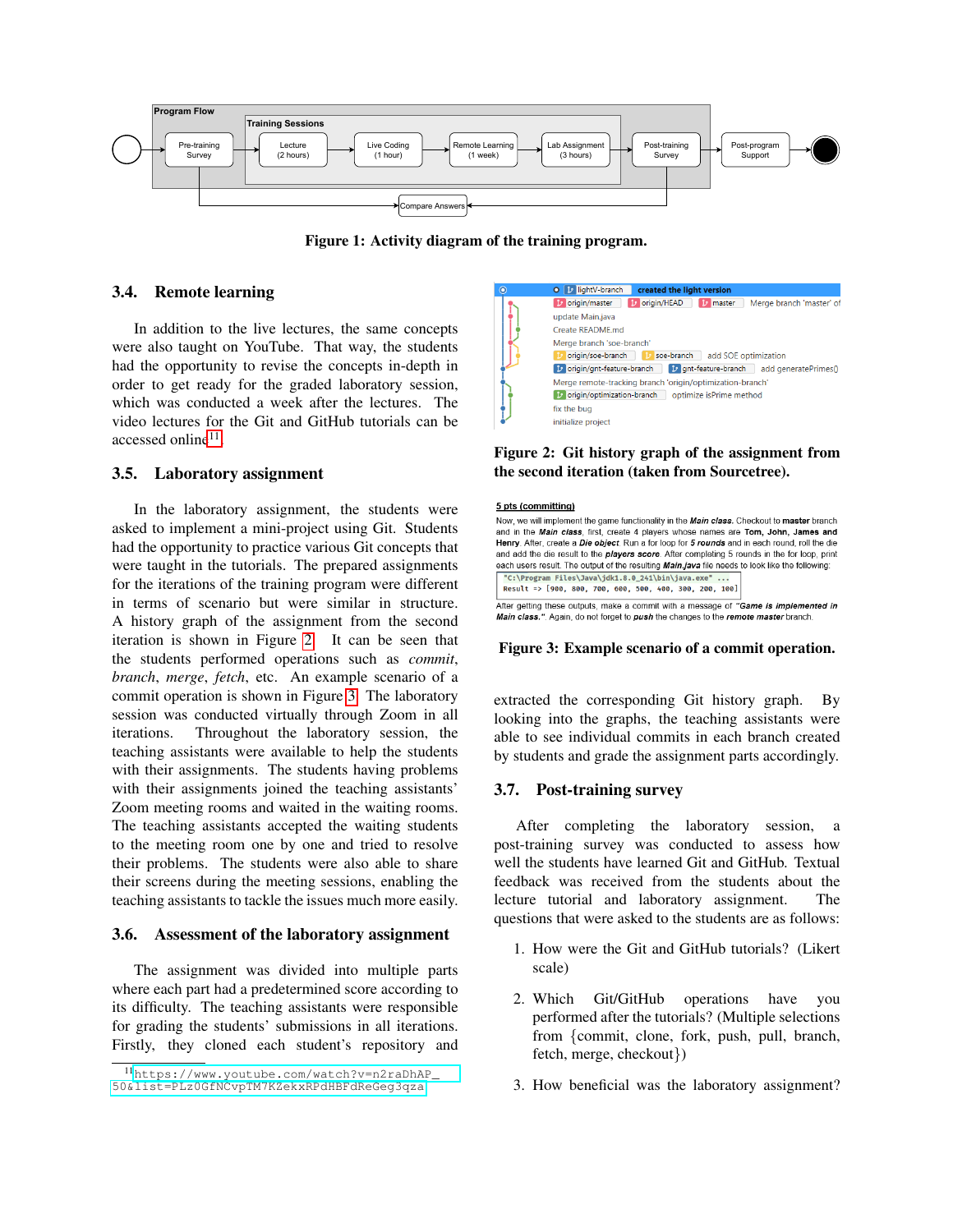<span id="page-4-0"></span>

Figure 4: Results of the pre-survey question 1.

(Likert scale)

- 4. How realistic was the assignment scenario? (Likert scale, iteration 2 & 3 only)
- 5. How difficult was the laboratory assignment? (Likert scale)
- 6. After the tutorials, how well did you learn Git and GitHub? (Likert scale)
- 7. How sufficient do you see yourself using Git and GitHub during your projects? (Likert scale)
- 8. Did you like the Sourcetree software? (Likert scale, iteration 1 only)
- 9. What are your opinions about the training program? (Text)

Question 8 was only asked in iteration 1 due to the limitations of GUI applications for Git discussed in Section 6.

#### 3.8. Post-program support

After the lecturing and laboratory assignment, further assistance was given to the students who contacted the teaching assistants. Short Zoom meetings were organized in order to resolve the encountered issues in their projects regarding Git and GitHub throughout the semesters.

### 4. Results

In this section, we present the results of surveys and the grades of laboratory assignments we conducted in each iteration. The answers to each survey question are shown in Figure [4](#page-4-0) to [15,](#page-7-0) while the distribution of grades can be seen in Figure [16.](#page-7-1)

<span id="page-4-4"></span>

Figure 5: Results of the pre-survey question 2.

<span id="page-4-1"></span>

Figure 6: Results of the pre-survey question 4.

#### 4.1. Pre-training Survey

A preliminary survey was conducted to assess the knowledge of the students before the tutorials. The overall response of the survey suggests that 67% of the students did not think that their Git and GitHub knowledge is sufficient (see Figure [7\)](#page-5-0) and even, in the first iteration, around 60% of the class have not utilized Git before (see Figure [4\)](#page-4-0). More importantly, it can be inferred from Figures [6](#page-4-1) and [15](#page-7-0) that the majority of the students who have used Git and GitHub before experimented with the tools in a few projects and performed basic operations such as *commit*, *push* and *pull* more frequently in comparison to complex operations such as *branch* and *merge*.

There are many graphical user interface (GUI) applications for Git such as Sourcetree, GitKraken<sup>[12](#page-4-2)</sup>, and GitHub Desktop<sup>[13](#page-4-3)</sup>. The students were asked whether they used such applications before. The results are shown in Figure [5.](#page-4-4) In the first iteration, only 9% of the students had used GUI applications for Git before. For the latter iterations, it was approximately 35%.

<span id="page-4-2"></span><sup>12</sup><https://www.gitkraken.com/>

<span id="page-4-3"></span><sup>13</sup><https://desktop.github.com/>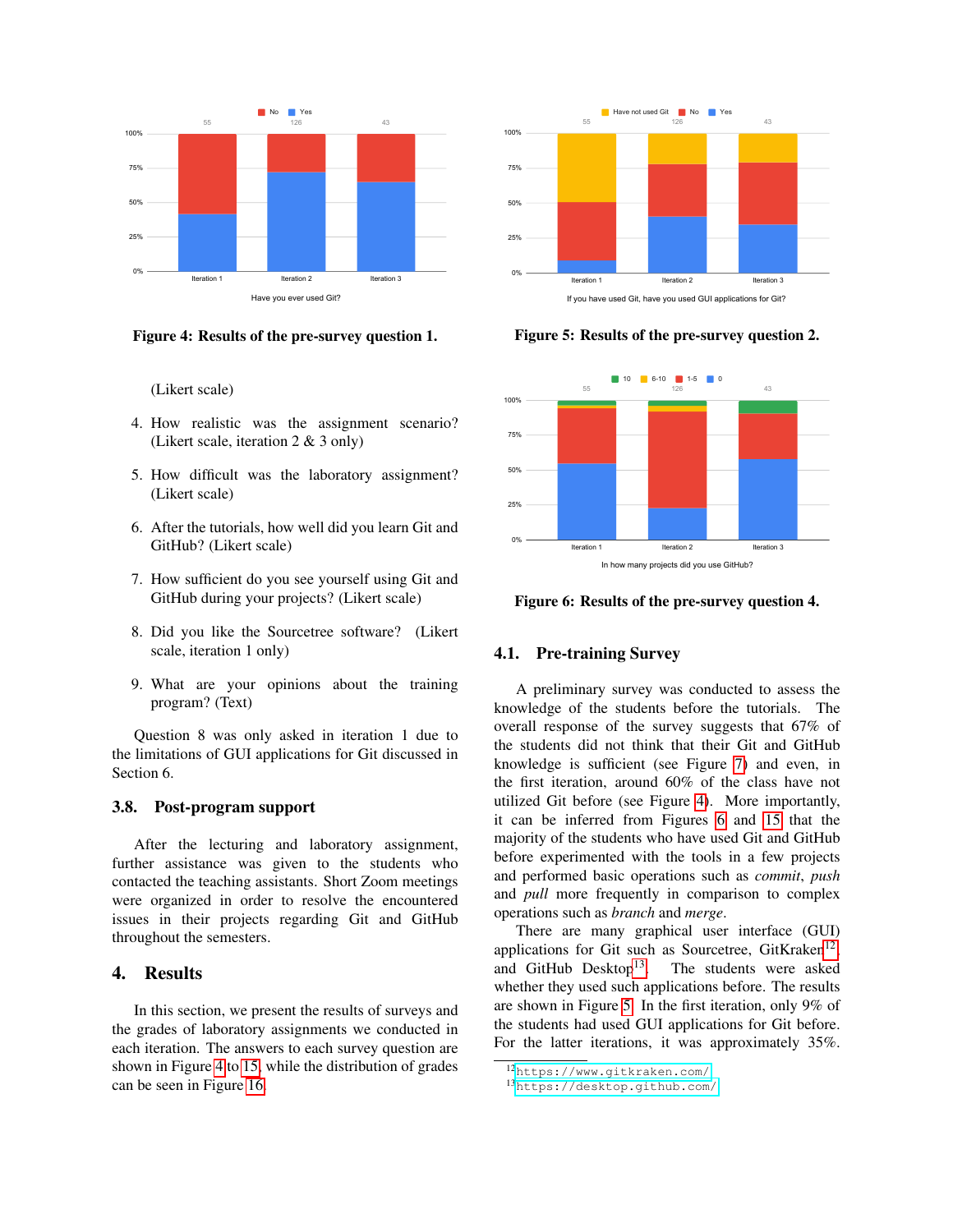<span id="page-5-0"></span>

Figure 7: Results of the pre-survey question 5.

<span id="page-5-1"></span>

Figure 8: Results of the post-survey question 1.

Sourcetree was used in the tutorials of the first iteration. The reason for utilizing Sourcetree was that it has a good commit history visualization and teaching assistants had previous experience in it.

The initial survey results reflect the necessity for having Git and GitHub lectures in the Object-Oriented Software Engineering course, as the main aim of this course is to learn the processes during the development phase of a software product and how to contribute to a software project as a well-organized group. Hence, it can be concluded that the knowledge of Git becomes essential during the development of a software project due to collaboration.

### 4.2. Post-training Survey

After the laboratory assignment, another survey was conducted to assess whether the students learned the utilization of Git and GitHub to the degree that they can contribute to projects efficiently via these platforms. Furthermore, constructive feedback was collected from the students about the live tutorials, offline learning materials, and laboratory assignments.

From the post-survey results, it can be inferred from

<span id="page-5-2"></span>

Figure 9: Results of the post-survey question 3.



Figure 10: Results of the post-survey question 4 (Iteration 2 & 3 only).

Figure [8](#page-5-1) that the tutorials in the class and on YouTube were effective because 48% of the students rated the tutorials as good and 17% as very good (all iterations combined).

Approximately 66% (very beneficial, beneficial) of the students found the laboratory assignment beneficial (see Figure [9\)](#page-5-2). Moreover, the results suggest that the difficulty of the assignments was perceived roughly as balanced by the majority of the students in the iterations (see Figure [11\)](#page-6-0).

In the first iteration, students have rated the Sourcetree tool. According to the results, Sourcetree was considered a good tool by the students as roughly 60% of the students voted that the tool is qualified and 28% of the students voted for it as an average tool (see Figure [14\)](#page-6-1).

To assess the effectiveness of the tutorials and the assignment, we compared the results of questions that were asked before the tutorials and after the tutorials.

Before the tutorials, 33% of the students stated that they were capable of using Git in their term projects. However, after the tutorials and the laboratory assignment, 72% of the students stated that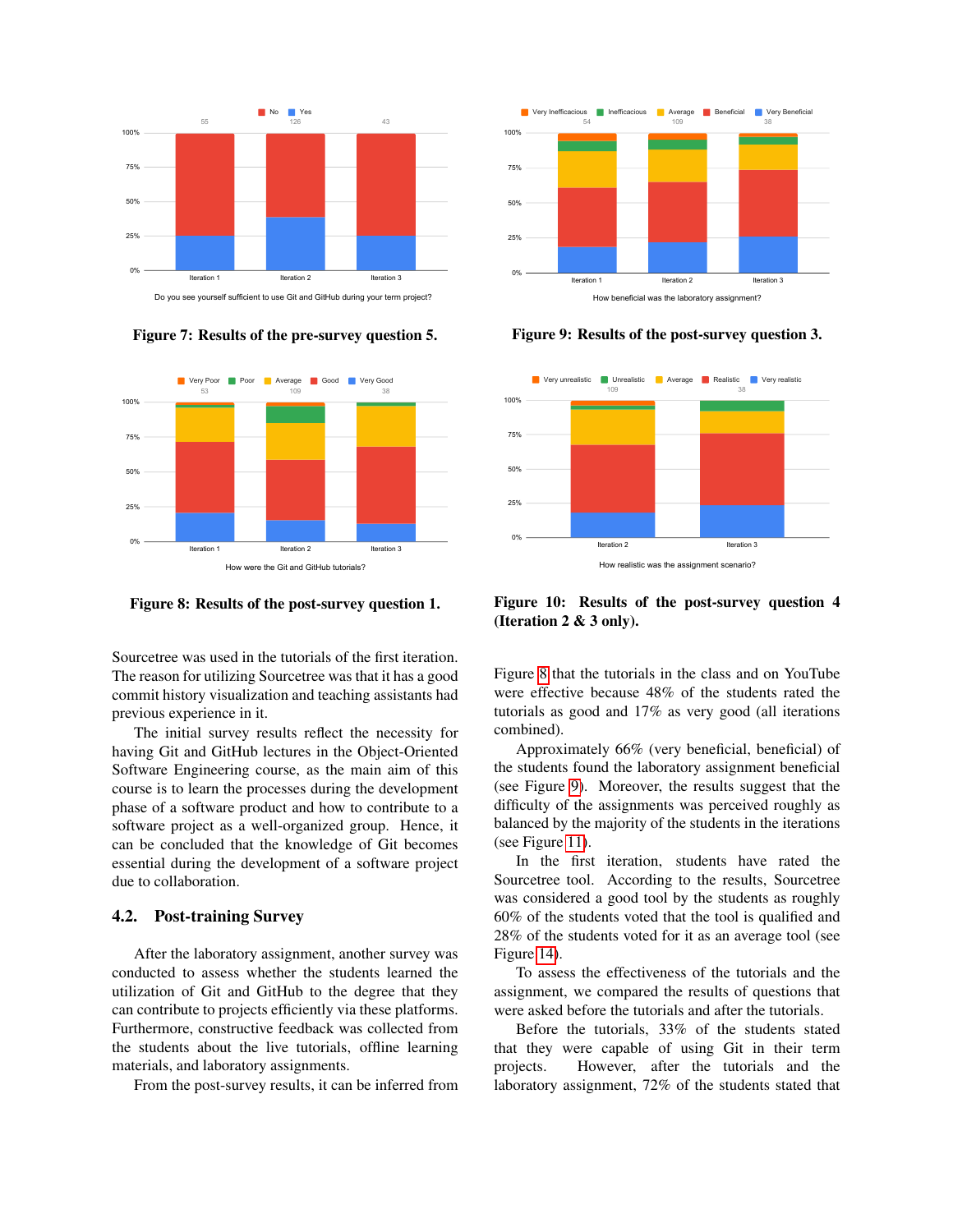<span id="page-6-0"></span>

Figure 11: Results of the post-survey question 5.

<span id="page-6-3"></span>

Figure 12: Results of the post-survey question 6.

they considered themselves skilled (very sufficient, sufficient) for using Git in their term projects (see Figure [7](#page-5-0) and [13\)](#page-6-2).

Figure [15](#page-7-0) shows which Git operations students performed before and after the tutorials & assignment. It can be observed that more students were able to use complicated operations rather than basic operations such as *commit* and *push* after the tutorials and laboratory sessions. Hence, due to this progress, it would be safe to claim that the students gained hands-on experience alongside theoretical experience.

Figure [16](#page-7-1) shows the histogram of the grades that the students obtained from the laboratory session conducted in each iteration. It can be seen that the majority of students got scores in the range of 76 to 100 (64%, 83%, 74% in iteration 1, 2, and 3, respectively) in all iterations.

Finally, the claims (see Figure [12\)](#page-6-3) and scores of the students suggest that they learned Git and GitHub well, which indicates the effort in teaching the tools was successful.

<span id="page-6-2"></span>

Figure 13: Results of the post-survey question 7.

<span id="page-6-1"></span>

Figure 14: Results of the post-survey question 8 (iteration 1 only).

# 5. Threats to Validity

In this section, we discuss potential threats that might have an effect on the provided results. First of all, in the first iteration, students specified their identities while responding to their survey questions, whereas, in the second and third iteration, they responded anonymously. Thus, the results in the first training could be a bit biased because they may abstain from answering, knowing that their names would appear in their responses. In addition, it was not compulsory to participate in post-surveys in the second and third iterations. For this reason, 152 of the 169 students participating in the pre-training survey participated in the post-training survey, which may have caused the second program's responses to be biased because 17 students who did not participate could have given negative answers.

Moreover, Git and GitHub are known to provide version control and make it easier to write software as a team. However, laboratory assignments were individual tasks that may not have simulated how Git and GitHub are used in real life. Finally, since the assignment was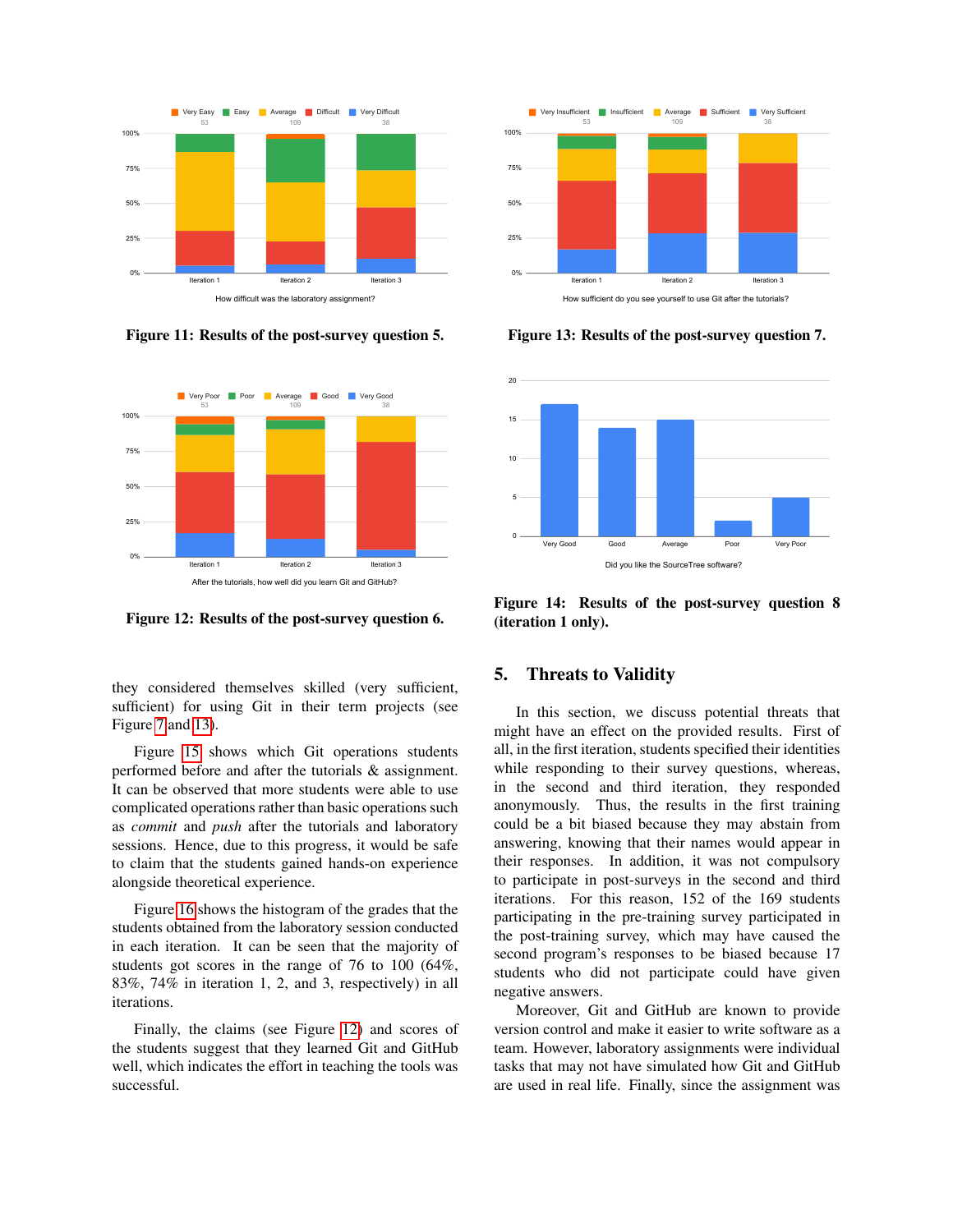<span id="page-7-0"></span>

Figure 15: Results of the pre-survey question 3 and post-survey question 2 (Which Git/GitHub operations have you performed before/after the tutorials?).

<span id="page-7-1"></span>

Figure 16: Distribution of student grades from the laboratory assignments.

conducted in a virtual environment, the students could not be inspected thoroughly, which may have caused them to resort to academic misconduct, even though it was mandatory for all students to keep their webcams on throughout the laboratory session.

### 6. Discussion

In the first iteration, the lecturing was done in a real classroom and at the end of the lecture, students interacted with the instructor and asked their clarifying questions. In the second and third iteration, because of the coronavirus pandemic, the lecturing has been conducted virtually, and likewise, students asked their questions at the end of the lecture. Importantly, the virtual lecture was recorded thanks to the feature provided by the video streaming application. Also, small modifications were done to the tutorial slides in the second and third iterations; however, the YouTube tutorials from the first iteration have been reused.

In addition, adopting an interactive teaching methodology through laboratory assignments and having teaching materials for remote learning such as YouTube lectures enhanced the quality of lecturing because students had the opportunity of revising the concepts afterward and practicing the Git concepts on their own. Moreover, having pre-training surveys and post-training surveys provided meaningful analytics that reflected how successful the training program was. Initially, 63% of the students knew Git, whereas around 92% (very good, good, average) of the students learned it after the training sessions (see Figure [12\)](#page-6-3).

Textual feedback and comments were received from the students at the end of the post-training survey. From the feedback, we observed that the students were satisfied with the training program. Two of the comments were as follows:

> *"I think the lab was perfect. I was starting to feel really bad about not knowing the intricacies of Git, but this helped me a lot."*

> *"Tutorials make me feel better while I need to learn something for courses. Sending videos before tutorials was also beneficial because it enables us to look for the same things and choose right things to study. Having opportunity to see examples and ask questions during lecture time made me to learn better."*

In the first iteration, some students complained about Sourcetree's lack of Linux support. That's why in the second and third iterations, IntelliJ IDEA and the command line interface were used for performing the Git operations, and the students that desired to benefit from Sourcetree utilized the YouTube lectures from the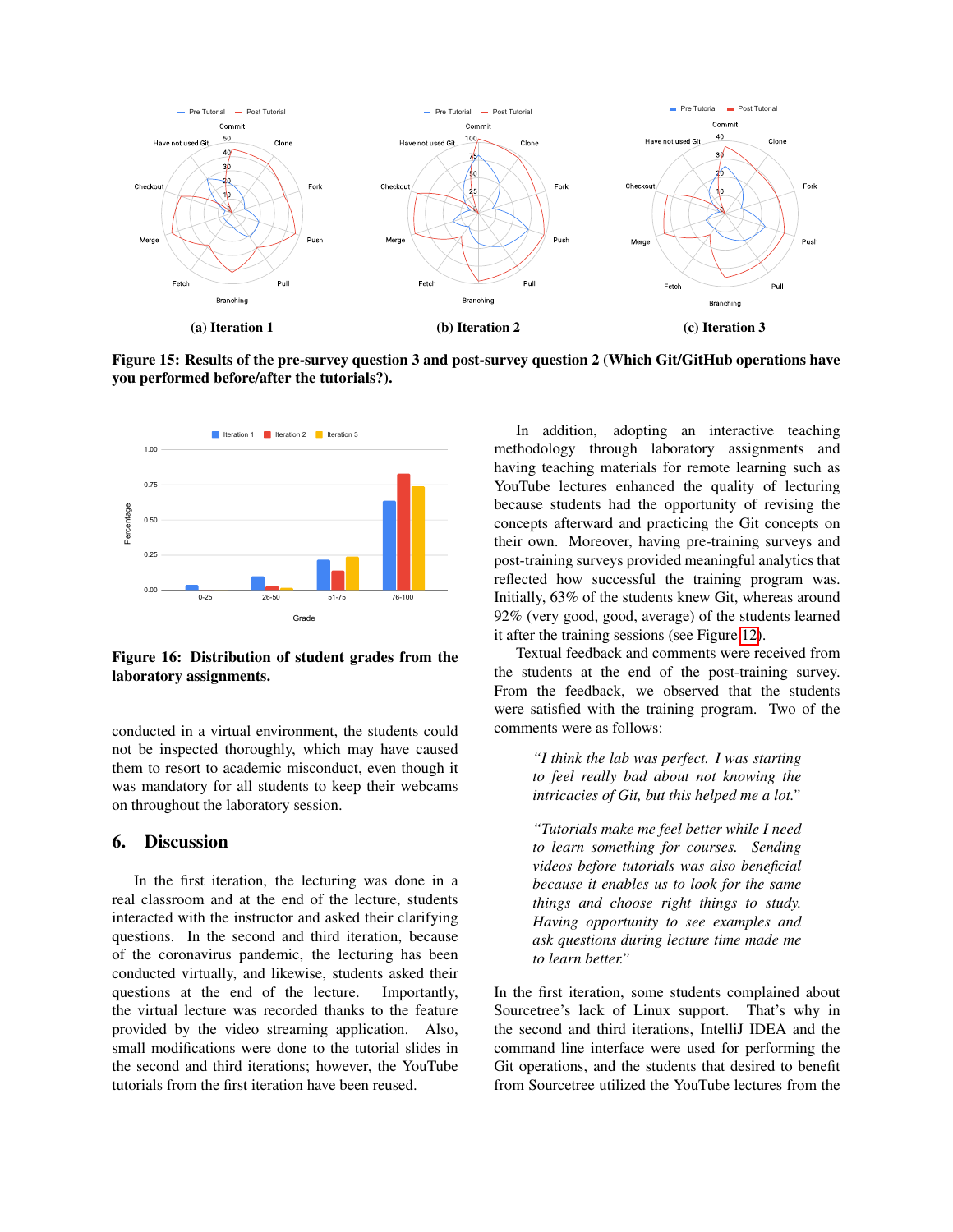first iteration. In the last iteration, we got negative comments about the duration of the laboratory session, one of them being:

> *"In my opinion, time shortage was not a meaningful scenario for Git & GitHub lab. It was really stressful to understand and complete all the parts in time. I learned many things about Git and GitHub, however, time shortage made it unnecessarily stressful."*

Our main goal for the laboratory sessions was to allow students practice and learn Git. Considering this, we plan to increase the time duration of the laboratory assignment in the future iterations.

In the first and third iterations, two teaching assistants were guiding the students during the assignment. In contrast, in the second iteration, three teaching assistants supported the students because there were more students attending the training program. Furthermore, in the first iteration, initially, 1.5 hours were given to the students for completing the assignment. However, the students could not finish the assignment in the expected time. Thus, the duration of the assignment was extended to three hours during the laboratory session of the first training program and likewise, in the second and third iterations, three hours of time was given for the assignment.

Due to the pandemic, the laboratory assignment was conducted virtually. The interactivity of the assignment could be enhanced if it could be performed in a real classroom environment. This is because communicating in a virtual environment requires a stable internet connection, students have to wait in virtual waiting rooms, and sharing the desktop with the teaching assistant is time-consuming, whereas, in a classroom, communication is a lot easier and students can state their problems faster. When the pandemic ends, this fact can be evaluated and reflected in the laboratory assignment.

## 7. Conclusion

In this study, we have demonstrated how we conducted a Git and GitHub training program for third-year undergraduate students in three academic terms as a part of the Object-Oriented Software Engineering course. The motivation for conducting the training program came from the lack of representation regarding the usage of version control systems in Computer Science and Software Engineering curricula. We designed the program to address our learning objectives directly. During the program, we delivered lectures and shared our pre-prepared YouTube videos with the students so that they could gain practical experience. To evaluate the students' knowledge, an interactive laboratory assignment was conducted in a virtual environment. We shared the lecture slides, YouTube tutorials, and assignment materials publicly, making them accessible for the Computer Science education community.

In order to assess the effectiveness of the tutorial and laboratory assignment, pre and post-training surveys were carried out. Comparing the combined survey results in both iterations, in the beginning, 63% of the students used Git previously; however, after the tutorials and the laboratory assignment, 92% of the students stated that they learned Git prominently. The percentage of students who were confident in using Git and GitHub for their term projects rose from 33% to 91%, which indicates that the training program we designed for teaching Git and GitHub was successful.

In the future iterations of the program, we plan to make the laboratory session a collaborative activity to allow students to have an experience closer to real-life scenarios. Moreover, we are planning to expand the scope of the laboratory assignment to include more GitHub operations such as creating pull requests, opening issues, etc.

### References

- <span id="page-8-0"></span>[1] "Stack overflow developer survey 2018," 2018. [Accessed Jan. 13, 2021].
- <span id="page-8-1"></span>[2] V. Garousi, G. Giray, E. Tüzün, C. Catal, and M. Felderer, "Aligning software engineering education with industrial needs: A meta-analysis," *Journal of Systems and Software*, vol. 156, pp. 65 – 83, 2019.
- <span id="page-8-2"></span>[3] V. Garousi, G. Giray, and E. Tuzun, "Understanding the knowledge gaps of software engineers: an empirical analysis based on swebok," *ACM Transactions on Computing Education (TOCE)*, vol. 20, no. 1, pp. 1–33, 2019.
- <span id="page-8-3"></span>[4] K. L. Reid and G. V. Wilson, "Learning by doing: Introducing version control as a way to manage student assignments," in *Proceedings of the 36th SIGCSE Technical Symposium on Computer Science Education*, SIGCSE '05, (New York, NY, USA), p. 272–276, Association for Computing Machinery, 2005.
- <span id="page-8-4"></span>[5] V. Isomöttönen and M. Cochez, "Challenges and confusions in learning version control with git," in *International Conference on Information and Communication Technologies in Education, Research, and Industrial Applications*, pp. 178–193, Springer, 2014.
- <span id="page-8-5"></span>[6] E. Bonakdarian, "Pushing git & github in undergraduate computer science classes," *Journal of Computing Sciences in Colleges*, vol. 32, no. 3, pp. 119–125, 2017.
- <span id="page-8-6"></span>[7] M. D. Beckman, M. Çetinkaya Rundel, N. J. Horton, C. W. Rundel, A. J. Sullivan, and M. Tackett, "Implementing version control with git and github as a learning objective in statistics and data science courses," *Journal of Statistics Education*, p. 1–35, Nov 2020.